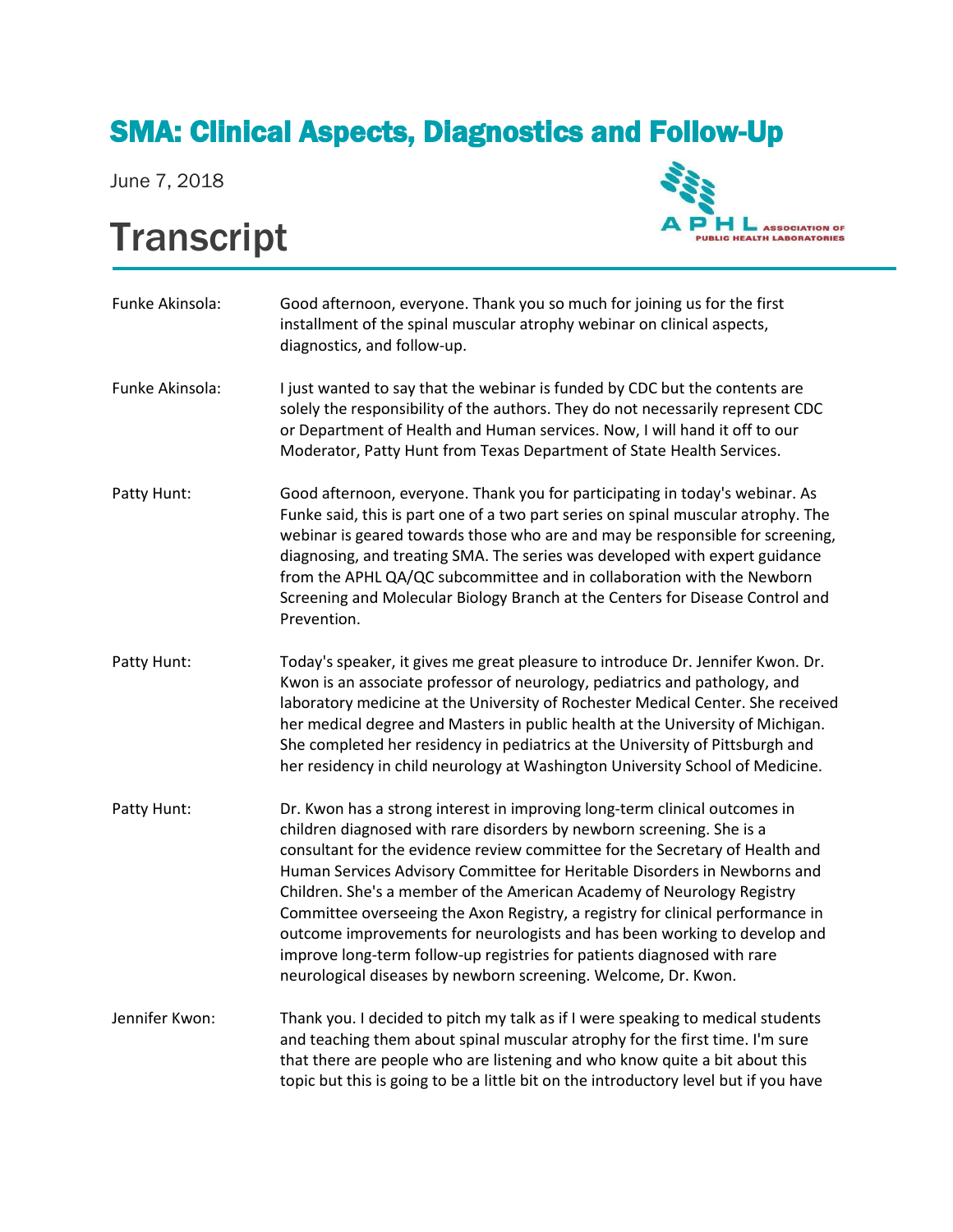any questions, feel free to ask. My understanding is the questions will be held till the end of the talk. Next slide.

- Jennifer Kwon: I have received funding from Sanofi Genzyme because I'm the site PI for the Genzyme rare disease registry and they've also paid for some travel expenses. BioMarin, I've provided some information about the process of newborn screening for neurologic disorders. As was mentioned, I'm also on the evidence review work group for the advisory committee. My comments are my own and should not be taken to reflect the reviews of the evidence review group or any other federally-sponsored agency. Next slide.
- Jennifer Kwon: Spinal muscular atrophy is an autosomal recessive disorder that affects lower motor neurons in the spinal cord and brainstem. It results in progressive motor weakness and atrophy. Next slide.
- Jennifer Kwon: When we talk about lower motor neurons, it's because, simplistically, I think of a motor signal that starts in the brain, as it begins in the brain and goes through the first neuron, which is the upper motor neuron. That neuron ends in the gray matter of the spinal cord and interfaces with the lower motor neuron. This interface occurs at many levels. That's what the diagram of this spinal cord is just meant to show. Spinal muscular atrophy is not a disorder of the brain or the upper motor neuron. These children are cognitively normal. They are simply extremely weak because their lower motor neurons are not functioning well. Next slide.
- Jennifer Kwon: Spinal muscular atrophy also has a fairly broad phenotype. It can begin anywhere from early in infancy up through adulthood. The range of severity is variable, depending on the age of onset. The clinical course is variable. We talk about muscular atrophy, we talk about the types of SMA. These are primarily distinguished by the severity of muscle weakness and the age of symptom onset. Types I and II are the most severe. Typically, when I talk about how do we distinguish Type I and II clinically, I say, "Well, Type I patients are those patients who will never sit. They will never get beyond being able to lie on their back and maybe move their arms and legs while lying on their back whereas Type II patients are those infants who are able to get to sitting. They're robust enough to look relatively normal during their first six months of life but then begin displaying weakness. Next slide.
- Jennifer Kwon: To give you a sense of the story that goes along with these types of SMA, I'm going to present a typical case that we see in child neurology practice. This little girl, Maria, was the second child to her parents. The pregnancy and delivery appear to be normal. These are experienced parents because they have had one other child. They did not think that there was anything particularly unusual about Maria. She was admitted at age of three months because she had a cold that she just had difficulty managing. She was entering into respiratory insufficiency and required intubation, which is very unusual for a viral illness in a three-month old.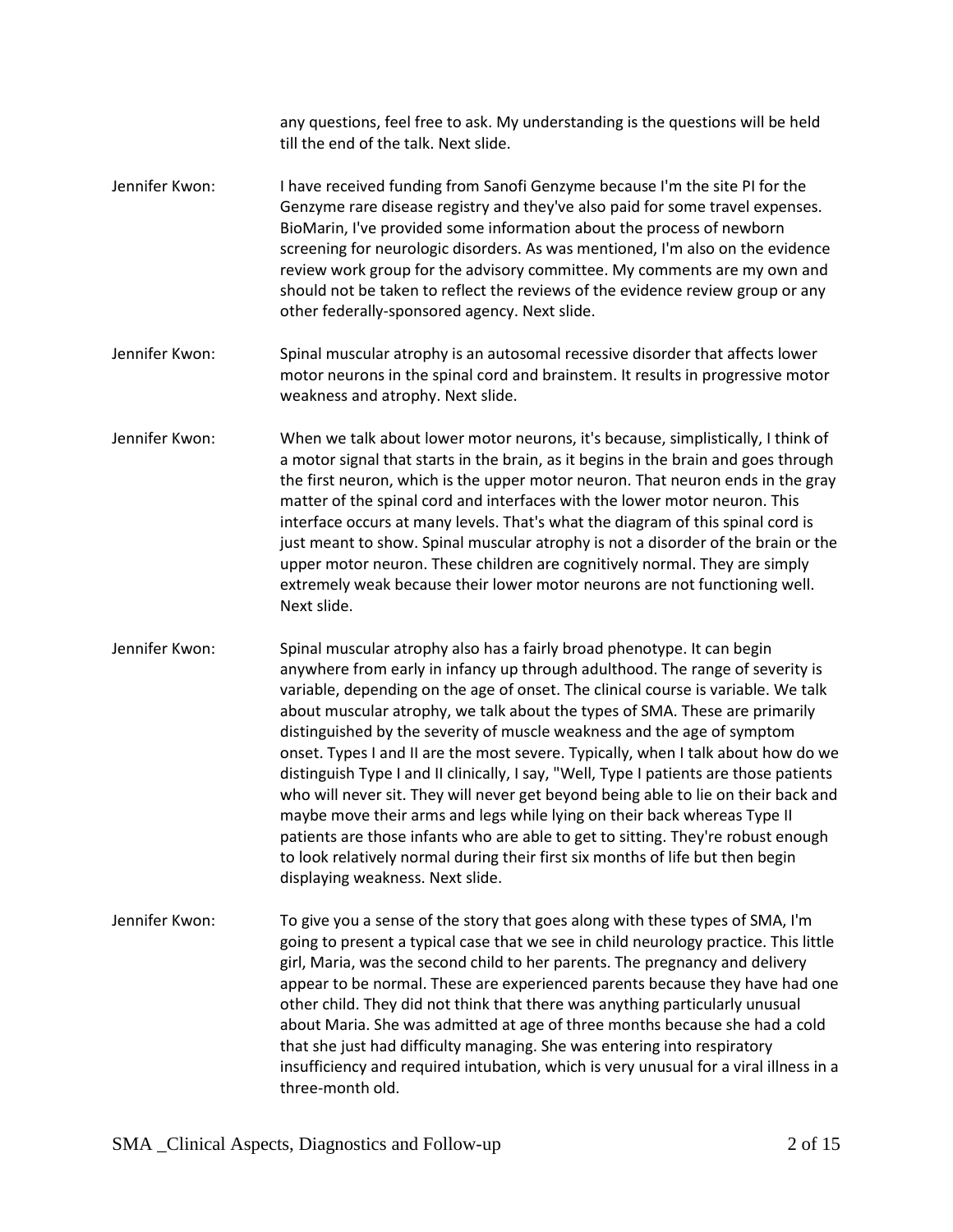| Jennifer Kwon: | On her examination, she was very interactive, had a social smile, tracked well.<br>She was immediately  Let's just say all of the nurses and staff just immediately<br>fell in love with her. She also had pretty prominent head lag and was unable to<br>lift her legs off the bed. She could not lift her arms up at the shoulder but she<br>could lift her forearms off the bed and she could grasp with her hands. These<br>are the exam findings of the child who has pretty significant proximal muscle<br>weakness. She was able to be extubated after two days. |
|----------------|-------------------------------------------------------------------------------------------------------------------------------------------------------------------------------------------------------------------------------------------------------------------------------------------------------------------------------------------------------------------------------------------------------------------------------------------------------------------------------------------------------------------------------------------------------------------------|
| Jennifer Kwon: | When we spoke with the family about why they didn't really think up till three<br>months that she had any difficulties, part of what they said was that they had<br>noticed her head lag and they had noticed that she was maybe a little bit behind<br>her brother but they thought of him as this very robust, muscular baby and she<br>just seemed like a different personality. They really thought it was more her<br>temperament and because she was so cognitively impact, it took them a while<br>to realize that she had significant muscle weakness.          |
| Jennifer Kwon: | We were able to make the diagnosis shortly after that hospitalization. By six<br>months of age, she was unable to feed well. They knew that this was part of her<br>diagnosis of spinal muscular atrophy. We think of it as a progressive disorder<br>but another way to think about it is that children have a certain amount of<br>strength. As they grow, they really outgrow the strength that they have and the<br>ability to keep up with their nutritional needs and their pulmonary needs.                                                                      |
| Jennifer Kwon: | When, at six months of age, she was unable to feed well, the parents did agree<br>to artificial nutrition via G-tube but they were also entering into discussions with<br>palliative care and other providers about the kind of life they wanted her to<br>have because they did not really want her to be on a life of artificial pulmonary<br>support. She died at age 10 months because she was unable to keep up with her<br>pulmonary needs. Next slide.                                                                                                           |
| Jennifer Kwon: | I apologize. This slide had some pictures in the background of it. What this<br>picture showed were photos of infants who were less than six months of age<br>who you would be able to see are quite weak. I think you could probably<br>intuitively tell that without significant artificial support, such as the support the<br>child that you're seeing has, they would not be able to survive for very long.                                                                                                                                                        |
| Jennifer Kwon: | In fact, the natural history of children with spinal muscular atrophy Type I is that<br>they die before age two years. Typically, they die around age one year. That's<br>the age that they stop being able to really be able to feed themselves by mouth<br>at all. They do need to have airway and pulmonary support. This is a boy you<br>can see that he has a permanent tracheotomy. He's on probably around-the-<br>clock ventilatory support. You don't see his G-tube but he must be getting<br>artificial nutrition. Next slide.                               |
| Jennifer Kwon: | I spent some time talking about the story of SMA Type I because that is one of<br>the more common forms that we see. The other common form is SMA Type II.<br>These children are relatively robust during the first few months of life. People<br>start maybe noticing some weakness but they're hitting the major milestones.                                                                                                                                                                                                                                          |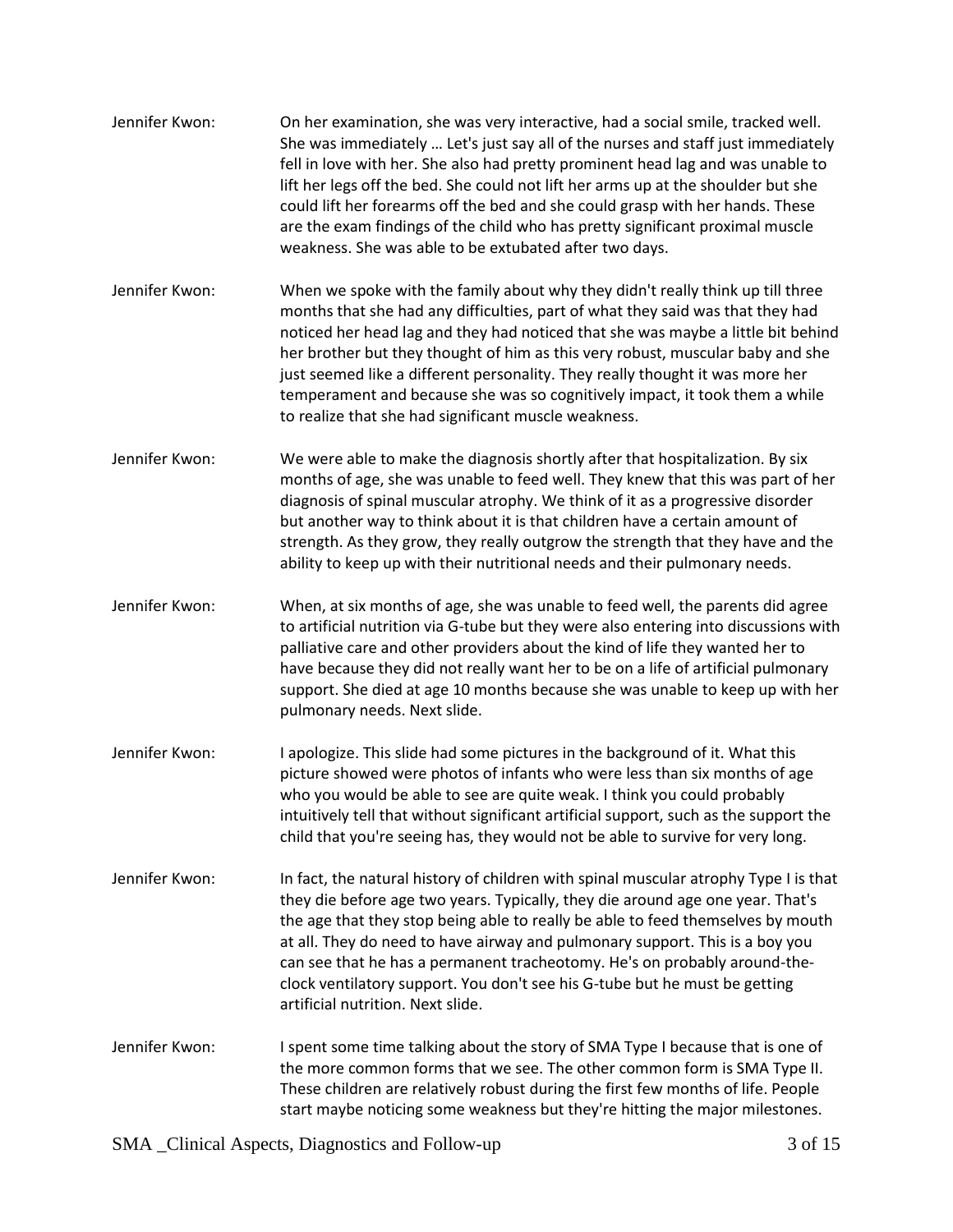|                | They're able to roll and they're able to sit up on their own but it's after that<br>families realize that their children have significant weakness.                                                                                                                                                                                                                                                                                                                                                                                                                                         |
|----------------|---------------------------------------------------------------------------------------------------------------------------------------------------------------------------------------------------------------------------------------------------------------------------------------------------------------------------------------------------------------------------------------------------------------------------------------------------------------------------------------------------------------------------------------------------------------------------------------------|
| Jennifer Kwon: | These children are never able to stand or walk. Fairly quickly during their<br>toddler years, they require a wheelchair to help support their spine and also to<br>help them get around. These children at a remarkably young age learn to steer<br>their wheelchairs. It's quite remarkable to see a three year old driving quickly<br>down a hallway. They're all very bright. They can expect to have feeding issues<br>and pulmonary issues but we generally see these patients as surviving into the<br>late teenage, early adult years, even if they don't get a lot of intervention. |
| Jennifer Kwon: | Nowadays, with barely standardized and aggressive interventions early in life,<br>these children generally graduate high school as well as college and possible<br>graduate school. They are, however, very weak as you can see by the older child<br>being lifted into her wheelchair by her mother. Next slide.                                                                                                                                                                                                                                                                           |
| Jennifer Kwon: | Children with SMA Type III do attain the ability to stand and walk. It's variable,<br>the amount of time it takes them to come off their feet but by their teenage<br>years, they often have great difficulty ambulating on their own. They use a<br>wheelchair for longer distances. They are stronger than children obviously with<br>SMA Type I and II. Their life expectancy is much longer. They are expected to<br>live well into adulthood. Next slide.                                                                                                                              |
| Jennifer Kwon: | Those are the three major types of spinal muscular atrophy we talk about. The<br>question is why is there so much clinical variability in this disorder? We know<br>that nearly all types of spinal muscular atrophy are caused by bi-allelic deletions<br>of a gene called SMN1 or survival motor neuron one. These mutations, these<br>deletions are inactiving and absent and SMN1 makes SMN protein and absence<br>of SMN protein is lethal.                                                                                                                                            |
| Jennifer Kwon: | The variability in presentation is because these children also possess a gene<br>called SMN2. SMN2 is an imperfect copy of SMN1. On its own, it does not create<br>SMN protein unless it is aberrantly processed. The SMN2 pre-mRNA can lead to<br>an SMN1 transcript if a mistake is made in the pre-mRNA processing. This is one<br>of these situations in which an abnormal gene that is abnormally processed can<br>turn into a normal transcript. Two wrongs do a make a right in this situation.<br>Next slide.                                                                       |
| Jennifer Kwon: | This is, in diagram form, pretty much the same thing I said. All of us have one<br>copy of SMN1 on each of our alleles. We also have variable numbers of copies of<br>SMN2. SMN2, this is a region of chromosome 5 that is chock full of deletions<br>and duplication so we can have several SMN2 copies. The more copies we have,<br>the more likely we are to have normal SMN proteins.                                                                                                                                                                                                   |
| Jennifer Kwon: | Just going through the diagrams created by John Kissel and his colleagues,<br>SMN1, which is often known as telomeric SMN, creates a transcript that is<br>translated into SMN protein. SMN2 creates a transcript that, because of the                                                                                                                                                                                                                                                                                                                                                      |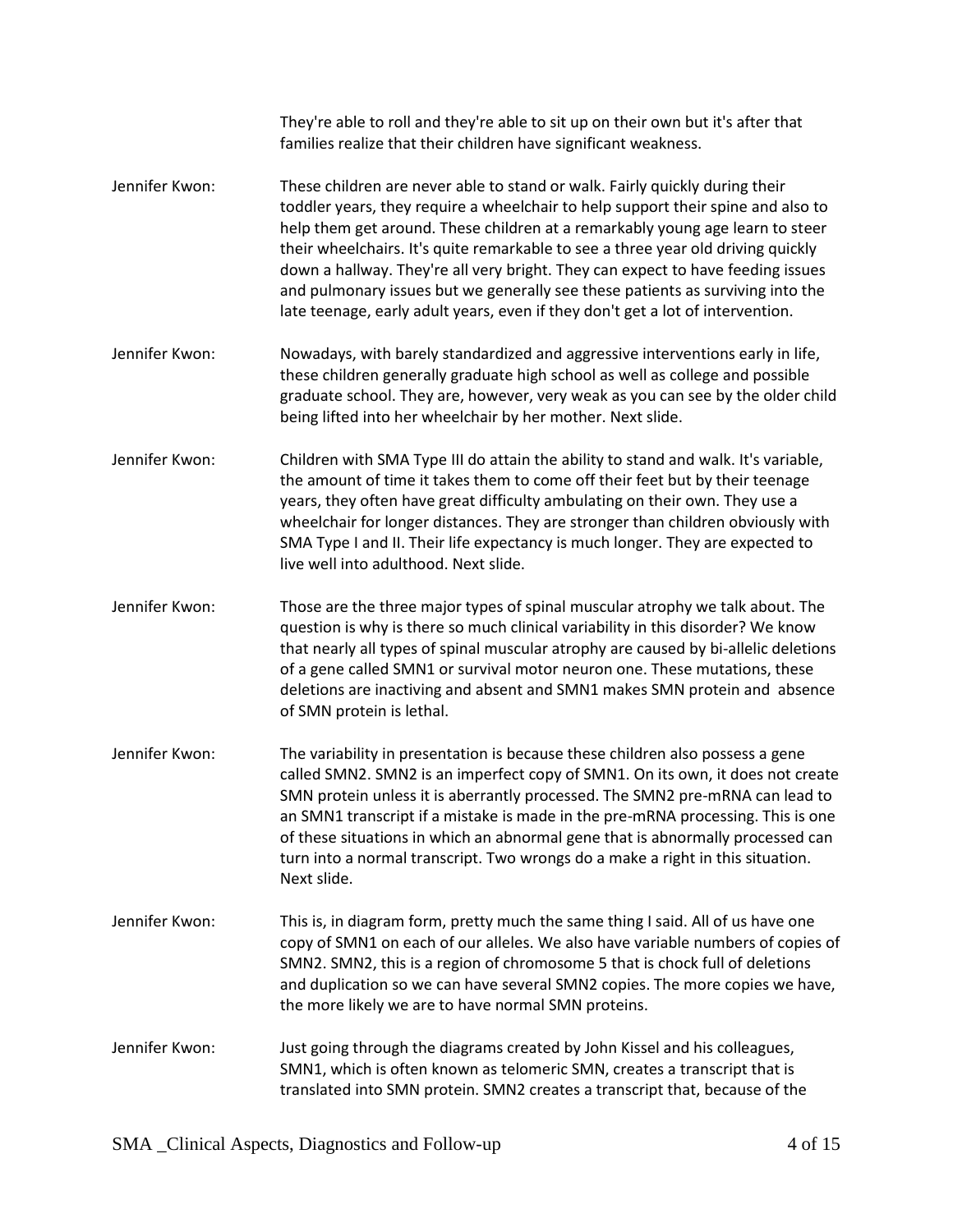mutation that interferes with splicing, results in a truncated SMN protein, which is really not active. However, 15% of the time, the transcription process is in error and the error results in a normal SMN protein. New slide.

Jennifer Kwon: Just to quickly classify how we think about the two types, all of the types result in absent SMN1. SMN1, we've highlighted with a blue color. None of the patients who have any of the types of SMA have the SMN1 gene but they may have different copies of the SMN2 gene. In general, the more copies that you have, the stronger that you are. In general, you could say that a child who has two copies of SMN2 and with absent SMN1 is likely to have Type I SMA. If they have three, they're more likely to have Type II. If they have more than three, they're likely to have Type III or even IV or V. Next slide.

Jennifer Kwon: This makes diagnosing spinal muscular atrophy a fairly straightforward. Spinal muscular atrophy is typically diagnosed now using DNA-based testing. All commercial labs provide the SMN1 deletion results. The typical result is that there is a homozygous deletion. They also provide the SMN2 copy number, which allows us to give a sense roughly of the prognosis and type of SMA the patients likely to have. While the copy number is associated with motor function, knowing SMN2 copy number's still not sufficient to accurately predict the SMA type in pre-symptomatic children. That may be confusing because I just said that they do tend to correlate and they do but it's not a perfect correlation. Next slide.

Jennifer Kwon: This slide, this algorithm comes from the diagnosis and care guidelines that were recently published for spinal muscular atrophy. They appeared in February in neuromuscular disorders. It's a very helpful article, except, interestingly enough, it does not include discussion about newborn screening because that's how rapidly the world of spinal muscular atrophy has been changing but you can see that in their algorithm of diagnosing SMA, it starts with having the clinical suspicion of SMA. Then, you go directly to SMN1 deletion testing.

Jennifer Kwon: As I told you, most of the lab that provides the information about SMN1 deletion also tell you about the SMN2 copy number. This is the current protocol that we use for diagnosing SMA. I'm just looking. We do in neurology, and actually, I would say in general pediatrics as well, the clinical diagnosis and the clinical suspicion of SMA if you've seen a case, it's probably not that hard to think about it. Then, that's why more and more, rather than having a diagnostic odyssey, we tend to go straight to SMA testing but if it turns out not to be a clear-cut case of SMA but another cause of weakness. Of course, there's another pathway that we go down. Next slide.

Jennifer Kwon: I told you that there was a rough correlation between SMN2 copy number and the type of SMA that you have. We know that, in Type I patients, they can have one, two, or even three copies of SMN2. Remember that the way we assign an SMA type is really based on a clinical criteria, the age of onset and really how weak they look.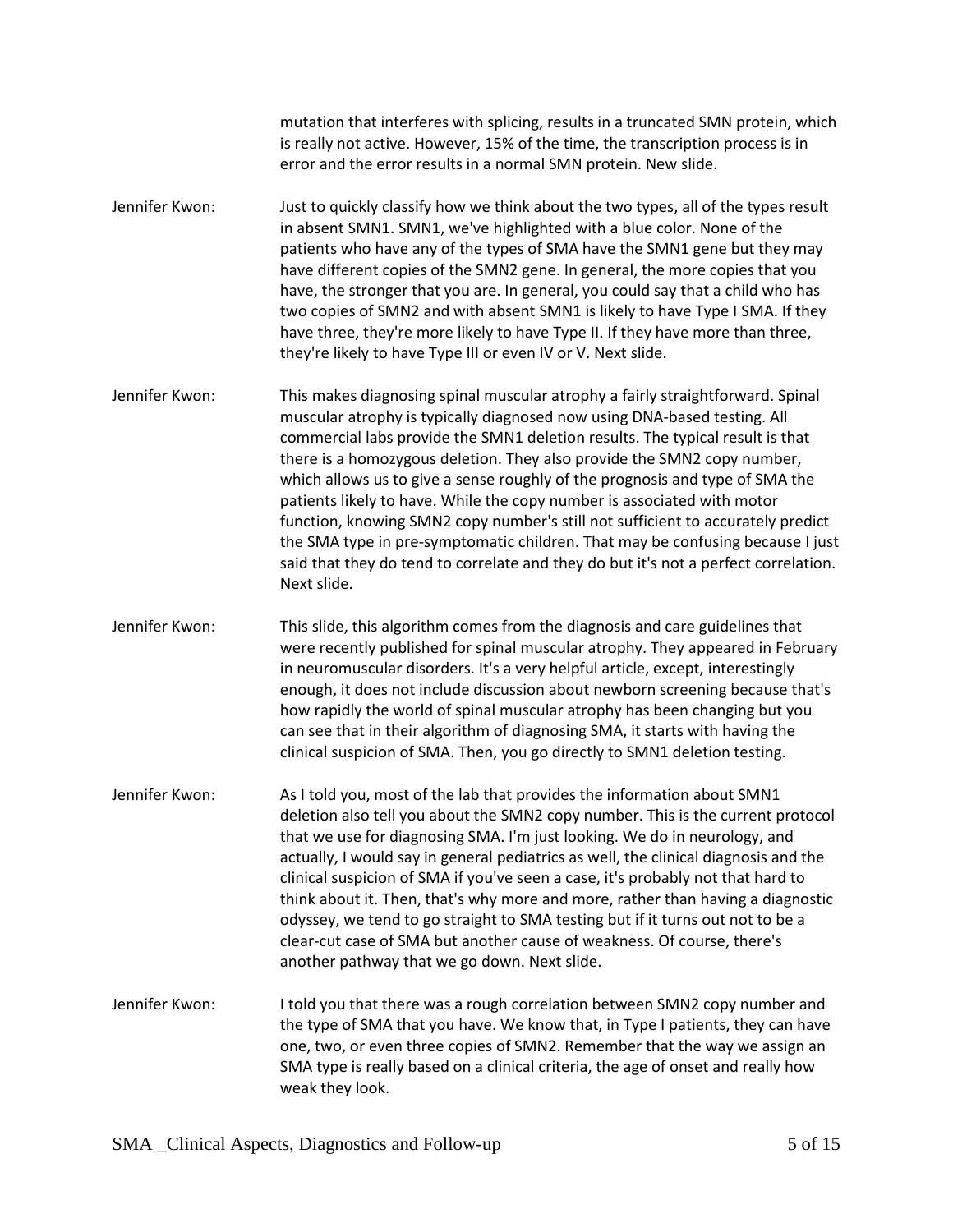Jennifer Kwon: Most children with one SMN2 copy so they clearly have SMN1 homozygous deletion so they have spinal muscular atrophy but they have only one SMN2 copy. Both infants are often severely weak at birth and may not survive the first month of life. Typical SMA Type I patients have two SMN2 copies. It's unusual but some children may have three and yet still present very early with their weakness. Jennifer Kwon: SMA Type II patients generally present between 6 to 15 months of age. As I told you, Type II patients are able to sit so they have that degree of strength to get them through infancy. They can also vary in terms of the number of copies of SMN2 they have, anywhere from two to four. Jennifer Kwon: Then, the other column to the side that I should point out is that SMA Type I patients constitute about half of the patients that we see. Their natural history, their lifespan is less than two years. SMA Type II patients have the next most frequent, are also frequent. They're about .2% of the total SMA population. Their lifespan is often to early adulthood. Jennifer Kwon: SMA Type III patients typically present after, like in their second year of life so between 12 to 24 months. These are children who are able to walk. They're often not walking normally. They may present to clinicians because their walking seems odd but they usually have more SMN2 copies three or four. I was surprised to see that they constituted a quarter of the patients who present with spinal muscular atrophy. I previously thought that Type II patients were more common. These are children who are fairly robust and we do expect a near normal life expectancy for them. Jennifer Kwon: Type IV patients, we think of as rare. These are patients who not only are able to walk but they seem actually fairly normal through much of their childhood. They generally are fit to present in adulthood. They have four or five SMN2 copies. New slide. Next slide. Jennifer Kwon: Not to belabor the point about SMN2 copies but it is, of course, the one piece of prognostic information we have. We have been looking at SMN2 copy numbers from a number of different angles. This is a paper that just came out this year in which a group looked at the Spanish population of SMA patients. They looked at them in a number of different ways but one way they looked at these patients was to divide them by clinical type, types one, two, and three. Then, look at the number of SMN2 copy numbers, how they were distributed within those clinical types. Jennifer Kwon: They also, as you can see from the title, looked at more than 2,800 reported cases in the world. They did a similar type of analysis but in general, the analysis of the smaller group of Spanish patients is pretty consistent with what they found in their worldwide cohort.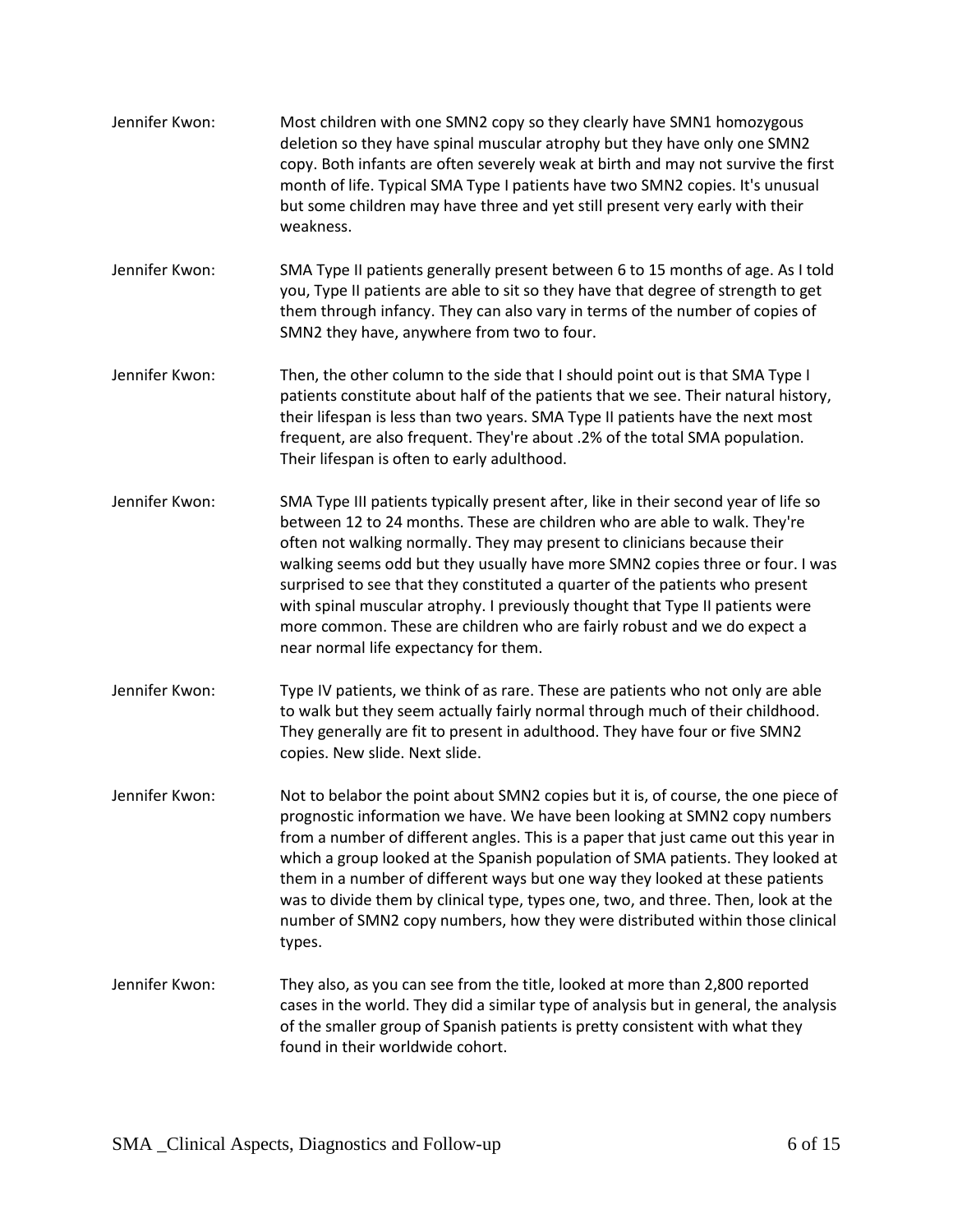| Jennifer Kwon: | Again, if you have Type I SMA, you're most likely to have two copies of SMN2,<br>and if you have Type II SMA, you're most likely to have three copies, so you may<br>also have two copies. Then, if you have Type III SMA, you can have three copies<br>or four, but you can obviously, if there are a few who have just two copies. New<br>slide.                                                                                                                                                                                                                                                                                                                                                                                                            |
|----------------|---------------------------------------------------------------------------------------------------------------------------------------------------------------------------------------------------------------------------------------------------------------------------------------------------------------------------------------------------------------------------------------------------------------------------------------------------------------------------------------------------------------------------------------------------------------------------------------------------------------------------------------------------------------------------------------------------------------------------------------------------------------|
| Jennifer Kwon: | The presence of the SMN2 copy and the fact that we knew that aberrant<br>processing of the pre-mRNA transcript could lead to a normal SMN1 transcript.<br>That lead to the development of the drug nusinersen. Drug companies had<br>already been aware of the potential of antisense below the nucleotide to allow<br>them to alter the pre-mRNA processing of these transcripts to create, to modify,<br>basically, the abnormal genetics of various disorders. It became obvious that<br>this technology of antisense-oligonucleotides could be used in spinal muscular<br>atrophy. Basically what they're doing with their ASO is they're creating a setting<br>in which all SMN2 transcripts are basically converted to SMN1 transcripts. Next<br>slide. |
| Jennifer Kwon: | This is actually a dramatic set of videos. I'm not showing the videos but I'm<br>going to tell you how to find them. If you search on YouTube Cameron, SMA,<br>and nusinersen, you'll see that the journey of this boy Cameron, whose family<br>learned, when he was just under two months of age, that he had spinal<br>muscular atrophy. He was started at that time, he was enrolled in one of the<br>early nusinersen trial. It shows how he responded to the drug and how his<br>disease course was so markedly different than the natural history of SMA Type I<br>patient. Next slide.                                                                                                                                                                 |
| Jennifer Kwon: | Again, some of his earlier photos I can't show but what you can see is at 20<br>months of age, he is standing. He doesn't require any airway support or chronic<br>ventilatory support. He is able to be fed by mouth. This is, I would say, for a<br>child neurologist, nothing short of miraculous. Next slide.                                                                                                                                                                                                                                                                                                                                                                                                                                             |
| Jennifer Kwon: | Nusinersen, this antisense-oligonucleotide is also interesting because, as I told<br>you, that the place where these patients need to have SMN protein, the place<br>where they need to have an intact SMN1 transcript is in their anterior horn cell<br>of the spinal cord. The natural cite, then, for providing this antisense-<br>oligonucleotide is in the spinal fluid.                                                                                                                                                                                                                                                                                                                                                                                 |
| Jennifer Kwon: | These children simply receive via lumbar puncture, a dose of nusinersen or this<br>antisense-oligonucleotide. This side, then, is meant to show first just how<br>lumbar punctures work, where the needle is inserted, which is in the fluid-<br>containing space that is below where the spinal cord ends. The next side is<br>meant to show you CSF flow. Our spinal fluid is always circulating. As soon as<br>the five ml dose of medication is infused into the patient, the CSF flow<br>mechanics just simply takes the drug and circulate it throughout the spinal cord.<br>Next slide.                                                                                                                                                                |
| Jennifer Kwon: | This is one of many images that have been shown by Cure SMA and other<br>advocacy groups to argue for the incredible benefit that can be gained from this                                                                                                                                                                                                                                                                                                                                                                                                                                                                                                                                                                                                     |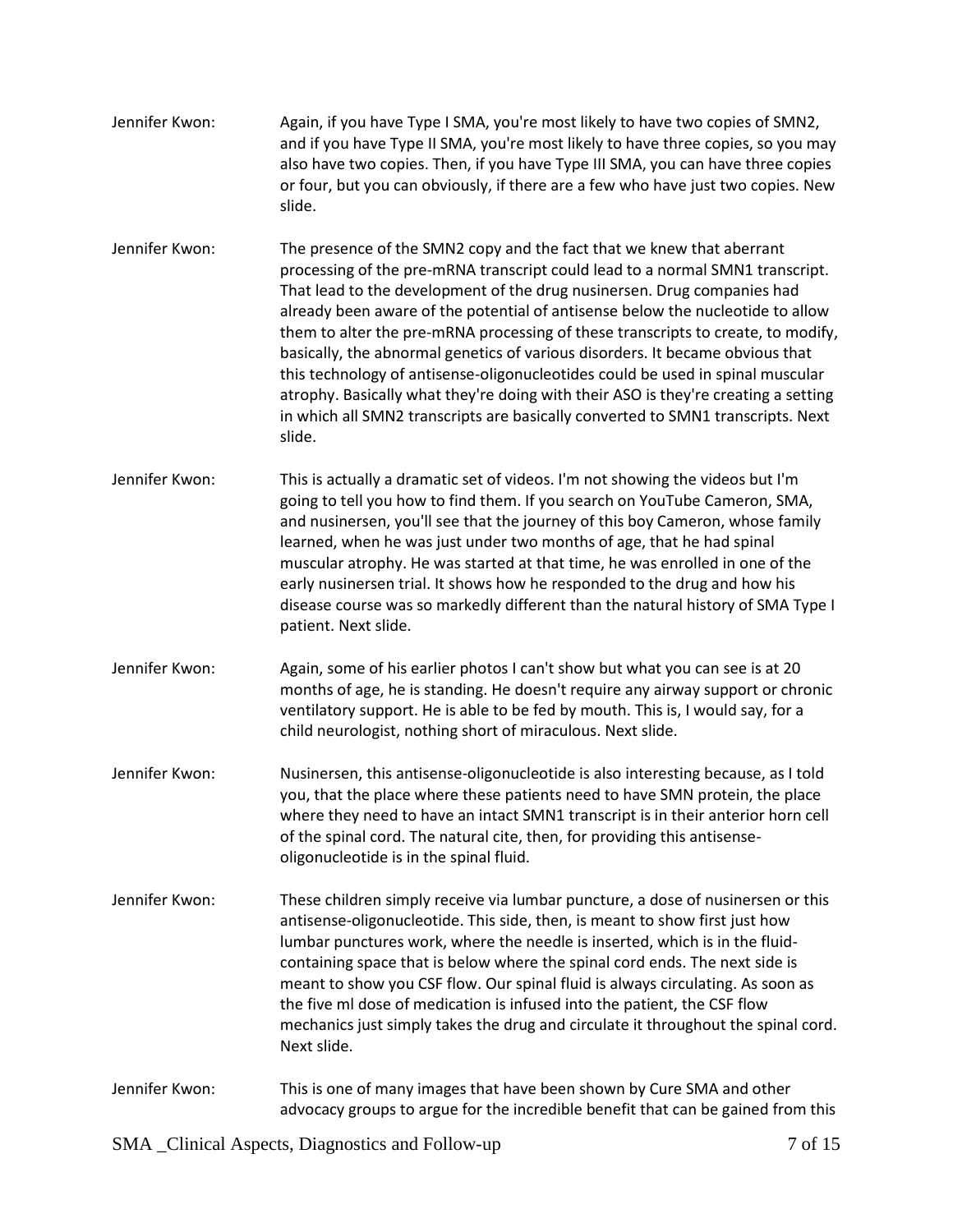treatment. On the one side, you see Cameron standing at 20 months of age. On the other part, you see the natural history of Type I spinal muscular atrophy, which is that if you don't die between one to two years of age, it's because you are being maintained on artificial ventilatory support and often, nutritional support.

Jennifer Kwon: This is the boy who was diagnosed at four months. It said that he was put on permanent ventilation at five months after his first cold. He's never been able to sit up, swallow or move, versus Cameron who was diagnosed early and treated with nusinersen or Spinraza early and now can sit unassisted and stand. Next slide.

- Jennifer Kwon: I don't know that too many drugs like nusinersen have been seen. Once the early results from the clinical trials were reported in 2015 or '16, the company, Biogen, applied for FDA approval. It was granted in December of 2016. Even though the initial trials only looked at patients with Type I SMA, the FDA approved nusinersen, also called Spinraza, for all types and all ages of spinal muscular atrophy. I can only assume that was because of the truly amazing results that we're seeing in the Type I population.
- Jennifer Kwon: Also impressive was the price of the drug. Each infusion of nusinersen is \$125,000. In the first year, the period of the loading dose, that adds up to \$750,000 of drug in the first year and \$375,000 for the drug annually. This drug needs to be given for the lifetime of the patient. I should say that once nusinersen is loaded and is of sufficient concentration of spinal fluid, it only needs to be given every four months, which is why the price tag is \$375,000 for the drug. Next slide.
- Jennifer Kwon: We immediately knew that this was going to be a barrier to treatment for patients with spinal muscular atrophy. We also, we being the medical community, weren't sure how well we could manage the needs of SMA patient who have more chronic forms of SMA or who have had SMA for a very long period of time. Even though the FDA felt that they were eligible for getting the medication, we weren't sure what the effects of the medication would be.
- Jennifer Kwon: I would say that there was a lot of information we didn't have, though we were optimistic that this medication would be helpful for all forms of spinal muscular atrophy. I'll add that, as I told you, there are patients who have much milder forms of spinal muscular atrophy. While they're fortunate in that they don't have severe weakness, it also raised the question about when these patients should be started on treatment. Next slide.
- Jennifer Kwon: Those are some of the questions that clinicians, that we've been asking. We're still trying to come up with information to help guide ourselves on the treatment of patients who have had spinal muscular atrophy for a while but as you know, newborn screening is being advocated. There are clearer treatment guidelines being established for patients who should be getting Spinraza or nusinersen.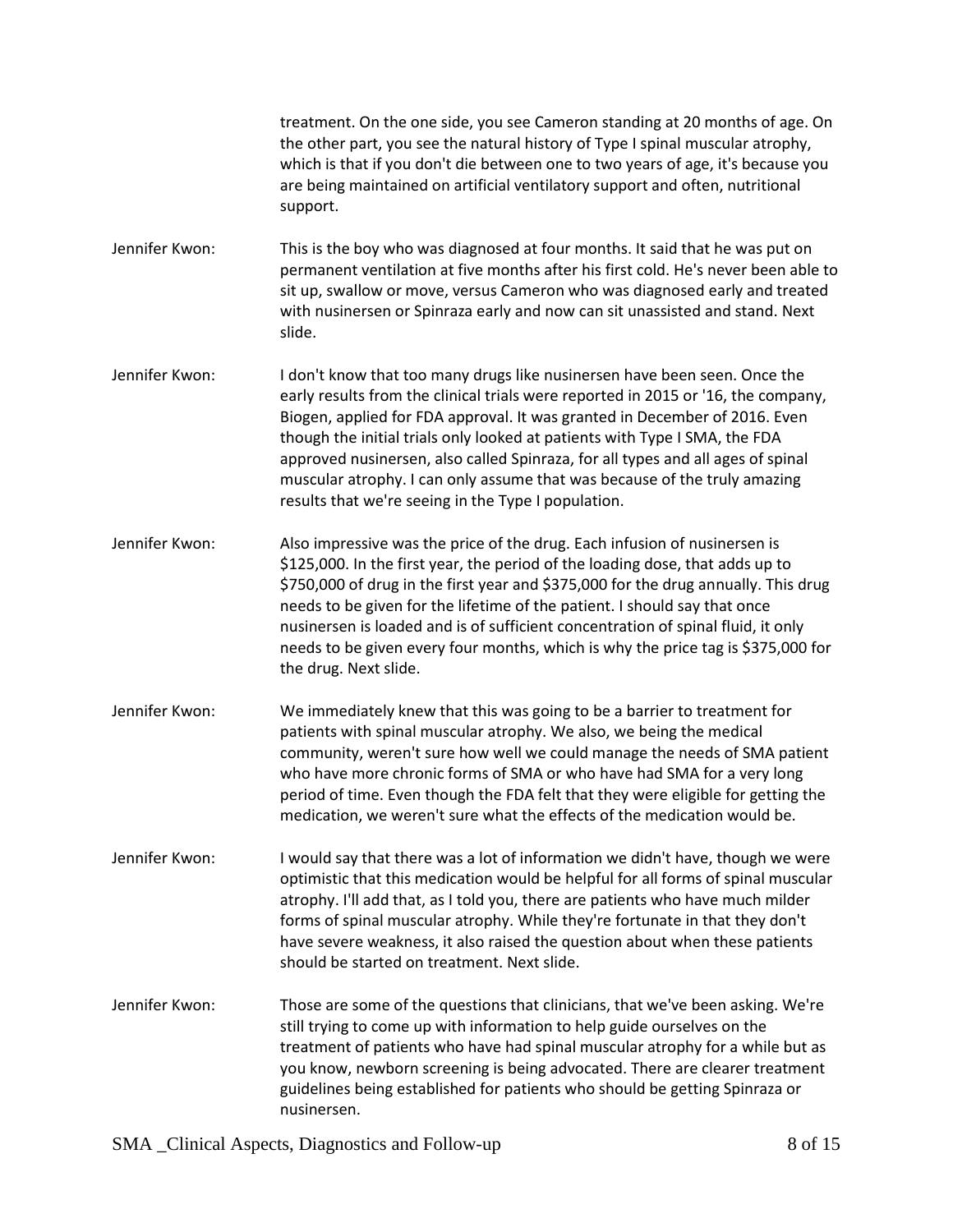| Jennifer Kwon: | When it was clear that spinal muscular atrophy newborn screening was going to<br>be nominated and discussed, Cure SMA put together a working group to discuss<br>treatment and management guidelines in patients who identified by newborn<br>screening. The working group, I apologize. It should say the working group,<br>unanimously recommended to have all patients who were likely to have Type I<br>and II SMA be treated immediately, that is, as soon as they were diagnosed. The<br>assumption is that that would be within the first month or two of life but<br>because we can't tell who's going to clinically develop Types I and II, we had to<br>rely on the laboratory information so the recommendation was that early<br>nusinersen treatment be provided in all infants with two or three SMN2 copies.<br>Next slide.                                                                                  |
|----------------|-----------------------------------------------------------------------------------------------------------------------------------------------------------------------------------------------------------------------------------------------------------------------------------------------------------------------------------------------------------------------------------------------------------------------------------------------------------------------------------------------------------------------------------------------------------------------------------------------------------------------------------------------------------------------------------------------------------------------------------------------------------------------------------------------------------------------------------------------------------------------------------------------------------------------------|
| Jennifer Kwon: | This is the figure from another paper from this year, which is really a write-up of<br>the SMA newborn screening treatment guidelines from that Cure SMA<br>sponsored work group. What they said, just walking you through the flow chart,<br>is that if you have newborn at screening and you have a positive screen, then<br>the confirmatory testing should include evaluating SMN2 copy number.                                                                                                                                                                                                                                                                                                                                                                                                                                                                                                                         |
| Jennifer Kwon: | I'll just start at the top. If you have only one copy of SMN2, then it is likely that<br>the patient has what we are now calling Type zero SMA or very weak Type I<br>SMA patient. These patients may already be so weak and their lower motor<br>neurons already be so denervated that they may not benefit as much from<br>treatment with nusinersen. The recommendation is that if you only have one<br>copy of SMN2 that there be discussions between the family and physician about<br>whether or not to start treatment.                                                                                                                                                                                                                                                                                                                                                                                              |
| Jennifer Kwon: | If you have either two or three copies of SMN2, then the recommendation is<br>that the infant be treated because they will probably have either Type I or Type<br>II SMA. If you have four copies of SMN2, it is likely that you will develop Type III<br>or IV and, therefore, it may be reasonable to wait to treat and to begin<br>treatment at the start, when weakness is first noted. Next slide.                                                                                                                                                                                                                                                                                                                                                                                                                                                                                                                     |
| Jennifer Kwon: | The one obvious question to have then with those recommendations is how<br>many patients are we talking about who have two copies or three copies? This is<br>a bar chart from the Calucho et al paper that described the Spanish cohort of<br>SMA patients.                                                                                                                                                                                                                                                                                                                                                                                                                                                                                                                                                                                                                                                                |
| Jennifer Kwon: | If you look at the second bar, which are the patients who have two SMN2<br>copies, they had 266 patients who have two SMN2 copies. The vast majority of<br>them, 88% of them, had Type I SMA. Then, if you look at the patients who have<br>three SMN2 copies, about two-thirds of them either have Type I or Type II. A<br>third of them will have Type III SMA, which is the type where these children are<br>relatively strong during their first year of life. They are able to walk but their<br>walking may not be that normal and they cannot go from walking to running<br>and they can't sustain their walking. They come off their feet at some point but<br>that's usually a bit later in childhood. I think this paper is a very interesting and<br>helpful paper. The graph is rich, as well. I'm happy to go back to it if anyone has<br>any questions about it but why don't we just go onto the next slide? |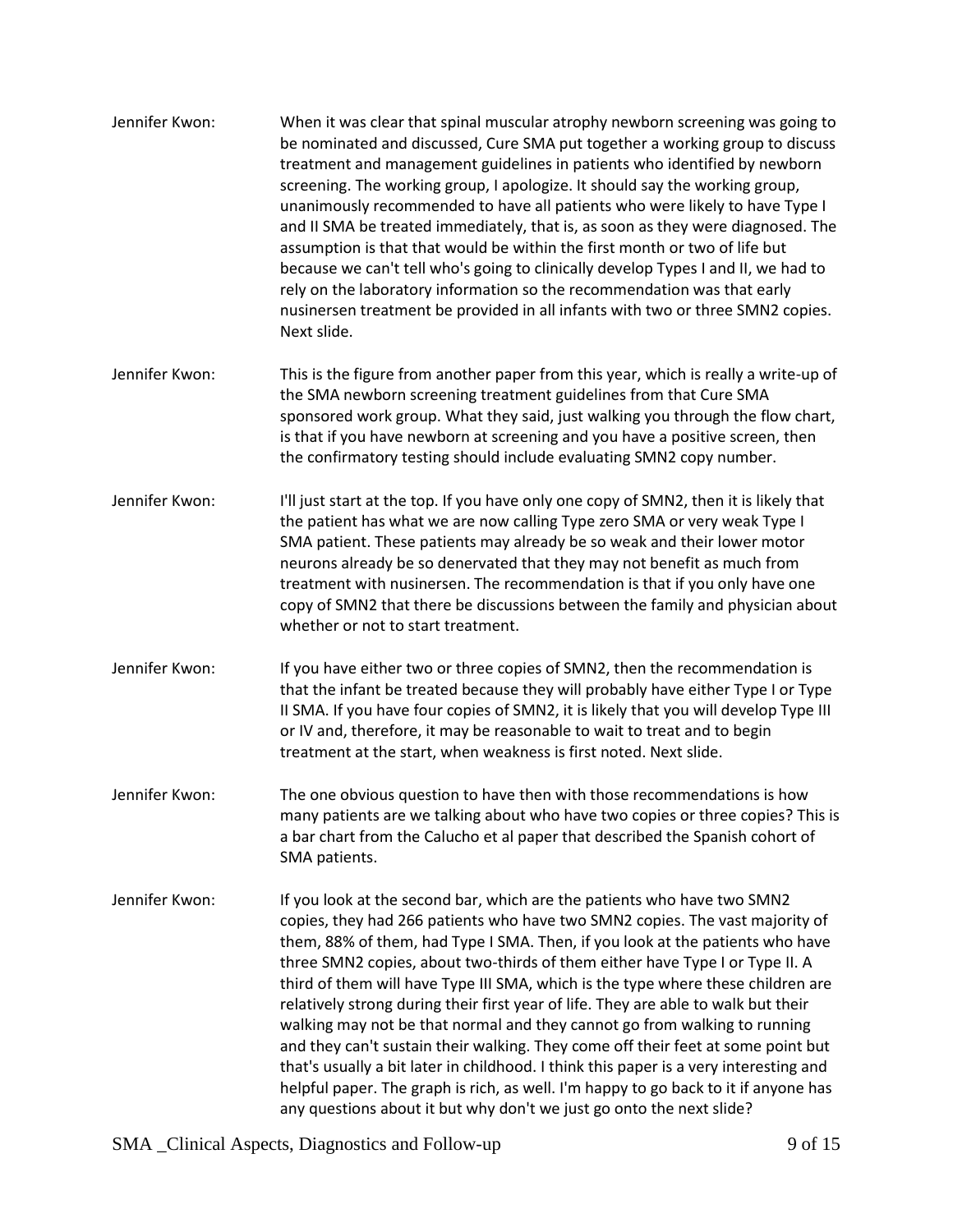| Jennifer Kwon: | This all sounds great. We have a disease that really needs to be identified early<br>in life. It needs to be identified pre-symptomatically and there's a form of the<br>disorder, Type I SMA, in which treatment before six weeks of life would be<br>optimal. All of those things are a clear-cut reason for why we should be<br>screening newborn for spinal muscular atrophy.                                                                                                                                                                                                                                                                                                                                                                                                                                                                             |
|----------------|---------------------------------------------------------------------------------------------------------------------------------------------------------------------------------------------------------------------------------------------------------------------------------------------------------------------------------------------------------------------------------------------------------------------------------------------------------------------------------------------------------------------------------------------------------------------------------------------------------------------------------------------------------------------------------------------------------------------------------------------------------------------------------------------------------------------------------------------------------------|
| Jennifer Kwon: | But we also live in an era where we are surrounded in medicine by<br>extraordinarily expensive drugs. I would say nusinersen is almost in the category<br>of its own in terms of how very expensive it is. This is how our current US<br>medical system reacts to highly expensive medical drugs.                                                                                                                                                                                                                                                                                                                                                                                                                                                                                                                                                             |
| Jennifer Kwon: | In general, these are not drugs that are given in an in-patient setting. We need<br>to figure out how to give them in an out-patient setting. That has to do with the<br>fact that in-patient care, whether you're a child or an adult, the cost tends to be<br>a bundled cost. That ensures that you to just paying one set fee for a diagnosis,<br>whereas in out-patient care, you can bill for the entire cost of a medication.                                                                                                                                                                                                                                                                                                                                                                                                                           |
| Jennifer Kwon: | However, even if you can do that in the out-patient setting, these drugs are<br>never fully reimbursed by any insurer and certainly not by Medicaid. It can be<br>very financially risky to store these high-cost drugs in hospital pharmacies. In<br>general these types of drugs can quickly cause deficits in hospital pharmacy<br>budgets. That has to do, again, with a payment system that we have in the US.<br>There are all kind of things that make hospitals very nervous about<br>administering nusinersen. Next slide.                                                                                                                                                                                                                                                                                                                           |
| Jennifer Kwon: | This is a drug that has to be administered in a hospital setting. The second issue<br>that we haven't discussed before when we're discussing children who are very<br>young is the fact that many of the individuals that we're treating now for spinal<br>muscular atrophy are, again, those who've had it for a while and because they<br>are so weak, their backs also are weak. A weak back becomes curved and<br>undeveloped scoliosis. Many of these individuals need to have back surgeries so<br>they have hardware in their back or they have curvature of their back. Both of<br>these things, hardware and curvature make a lumbar puncture very difficult.<br>The second hospital-based barrier is just simply where are we going to do this<br>procedure? What kind of specialized setting is this procedure going to be done<br>in? Next slide. |
| Jennifer Kwon: | This is just an example. This is a patient who obviously does not have spinal<br>muscular atrophy. You can see a very straight back. They are about to do a<br>lumbar puncture in a radiology suite under radiologic guidance. This is a<br>common way for us to treat these patients and infuse nusinersen in patients<br>who are older, who've have spinal muscular atrophy for a while. This is probably<br>not going to be the case for patients who identify by newborn screening who<br>will be infants who are getting these lumbar punctures. That procedure is more<br>straightforward and can be done in pediatric treatment centers. Next slide.                                                                                                                                                                                                   |
| Jennifer Kwon: | Even though I said that we can infuse nusinersen in a variety of settings in the<br>hospital so pediatrics clinics have their own settings. The interventional                                                                                                                                                                                                                                                                                                                                                                                                                                                                                                                                                                                                                                                                                                |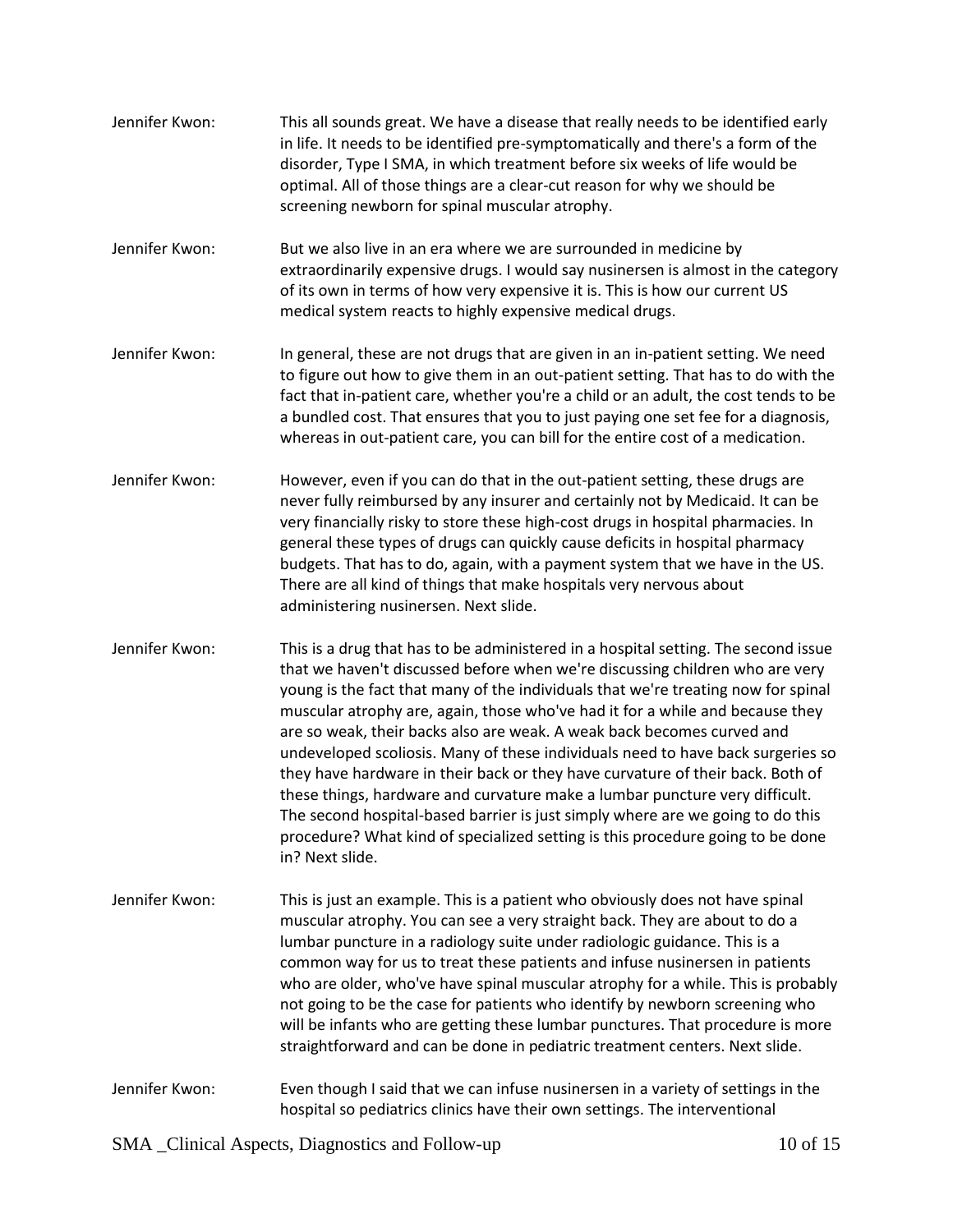radiology, sedation areas, those are all other settings in which we can provide these infusions. The fact is that it's often not that easy to access those places. For the past year, since nusinersen has been introduced, every hospital has been trying to figure out in their own environment, in their own way how best to administer this drug. That is another, I think, layer of difficulty in terms of providing this treatment.

- Jennifer Kwon: The look and also even though infants may not require sedation, for example, for administration of the drug, as these children grow, there's no question that we will need to provide sedation. It's just too frightening a procedure for children not to have it. Adding sedation is yet another layer of complexity in terms of providing treatment. For, I think, nearly every center that provides this drug, there are ongoing stories of the amount of coordination and discussion that has had to take place between different groups just to be able to pull all of the required people together to administer this drug. Next slide.
- Jennifer Kwon: Then, this is just an example of the loading infusion schedule. When you start a child on nusinersen, you have to make sure that you have a certain number of days blocked off to complete the loading cycle. Next slide.
- Jennifer Kwon: Finally, it's a concern that we all have that not every child is going to end up being able to be treated. Then, another way of saying it is that to create a reasonable business plan for treating spinal muscular atrophy in a given medical center is likely going to mean that some children with spinal muscular atrophy will not be able to be treated because hospitals have to make decisions about how many children with poor insurance or less optimal insurance can be treated in their centers. I think those are discussions that we've not yet had with the recommendation that SMA be screened in newborns. Next slide.
- Jennifer Kwon: As I said, there were two papers that came out recently, both regarding the recommendations for the care patients of spinal muscular atrophy. I will refer them to you. They're both in neuromuscular disorders. One is on the diagnosis and management of SMA. There's part one and two. The first one's about the diagnosis, rehabilitation, orthopedic and nutritional management. The other has to do with pulmonary and other management. Next slide.
- Jennifer Kwon: To summarize this paper, I would just say that these experts are recommending that proactive and regularly scheduled PT, orthopedic, pulmonary, and nutritional care are really necessary in order to lead to better outcomes. These are patients that should be followed by neuromuscular specialists or MDA clinic specialists every three to six months, especially for Type I and II patients. Next slide.
- Jennifer Kwon: Then, this is a slide that I always like to put in. The background is just a landscape of newborn screening in the US in 2012. It's a bar chart that shows the first bar is organic acid disorders, PKU and other amino acidopathies, all the way through the most common disorder that we screen and ends up being diagnosed via newborn screening is hearing loss.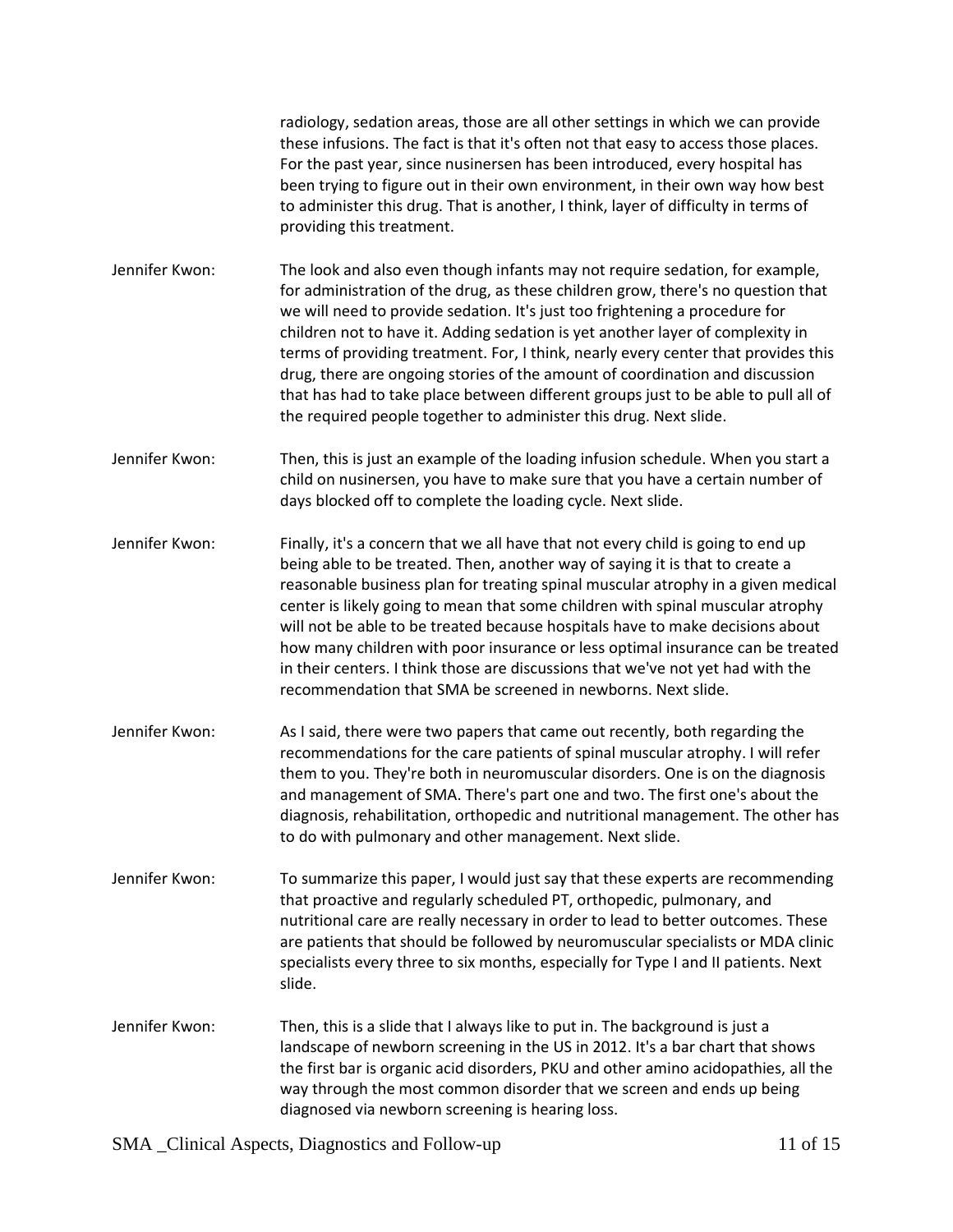| Jennifer Kwon:  | What is the impact of SMA likely to be? SMA is in the blue box and it is likely to<br>have numbers around 400 diagnosed a year by newborn screening. Those<br>numbers are roughly similar to, let's say, all children who are diagnosed with<br>fatty acid oxidation disorders, just to give you a sense of the impact. Next slide.                                                                                                                                                                                                     |
|-----------------|-----------------------------------------------------------------------------------------------------------------------------------------------------------------------------------------------------------------------------------------------------------------------------------------------------------------------------------------------------------------------------------------------------------------------------------------------------------------------------------------------------------------------------------------|
| Jennifer Kwon:  | My final thoughts and summary is just that spinal muscular atrophy, as I said, is<br>a disorder of lower motor neurons. Most patients present with severe weakness<br>and early death. We have a treatment, nusinersen, which offers great benefit to<br>those with Type I and Type II SMA when given pre-symptomatically. Nusinersen<br>is still a new drug. We have much to learn about who should optimally receive<br>treatment and when this treatment should start and when it should or ever<br>stop. Then, the final slide. Oh! |
| Patty Hunt:     | Thank you, Dr. Kwon. Did you have any additional closing remarks?                                                                                                                                                                                                                                                                                                                                                                                                                                                                       |
| Jennifer Kwon:  | No, no. That's fine. I thought I put in another slide but I didn't so we'll just end<br>there.                                                                                                                                                                                                                                                                                                                                                                                                                                          |
| Patty Hunt:     | Thank you very much. That was very good overview. We are now beginning the<br>question and answer section of the webinar. You can ask questions in two<br>different ways, either through the chat box or you can unmute and ask question<br>in person. Press star seven to unmute.                                                                                                                                                                                                                                                      |
| Patty Hunt:     | Funke, do we have any questions in the chat box during the presentation?                                                                                                                                                                                                                                                                                                                                                                                                                                                                |
| Funke Akinsola: | No, not yet.                                                                                                                                                                                                                                                                                                                                                                                                                                                                                                                            |
| Patty Hunt:     | Okay. While we're waiting for any questions to come in, I really appreciated, Dr.<br>Kwon, the hospital one on one that's a whole different side that sometimes we<br>really don't think about, so appreciated hearing all of the intricacies of what is<br>probably coming down the pipeline.                                                                                                                                                                                                                                          |
| Funke Akinsola: | We do have a question in the chat box. It says, "What do we know about the risk<br>to Type III patients who are receiving this treatment early?"                                                                                                                                                                                                                                                                                                                                                                                        |
| Jennifer Kwon:  | I would say the one thing that I didn't stress is that this seems to be a very well-<br>tolerated drug. There is a lot of stuff that we have to do just to get the child in a<br>position so that we can do a lumbar puncture and infuse this medication. It's a<br>teaspoon of liquid that's infused. I have not seen anyone have any kind of<br>adverse effect from the medication itself.                                                                                                                                            |
| Jennifer Kwon:  | In general, if you were to ask me, I've not seen any problems with sedation<br>either but I would expect that we would have more issues related to sedation,<br>more minor adverse effects related to sedation than we would from the<br>infusion of this medication. I think the risk for Type III patients would be very<br>small.                                                                                                                                                                                                    |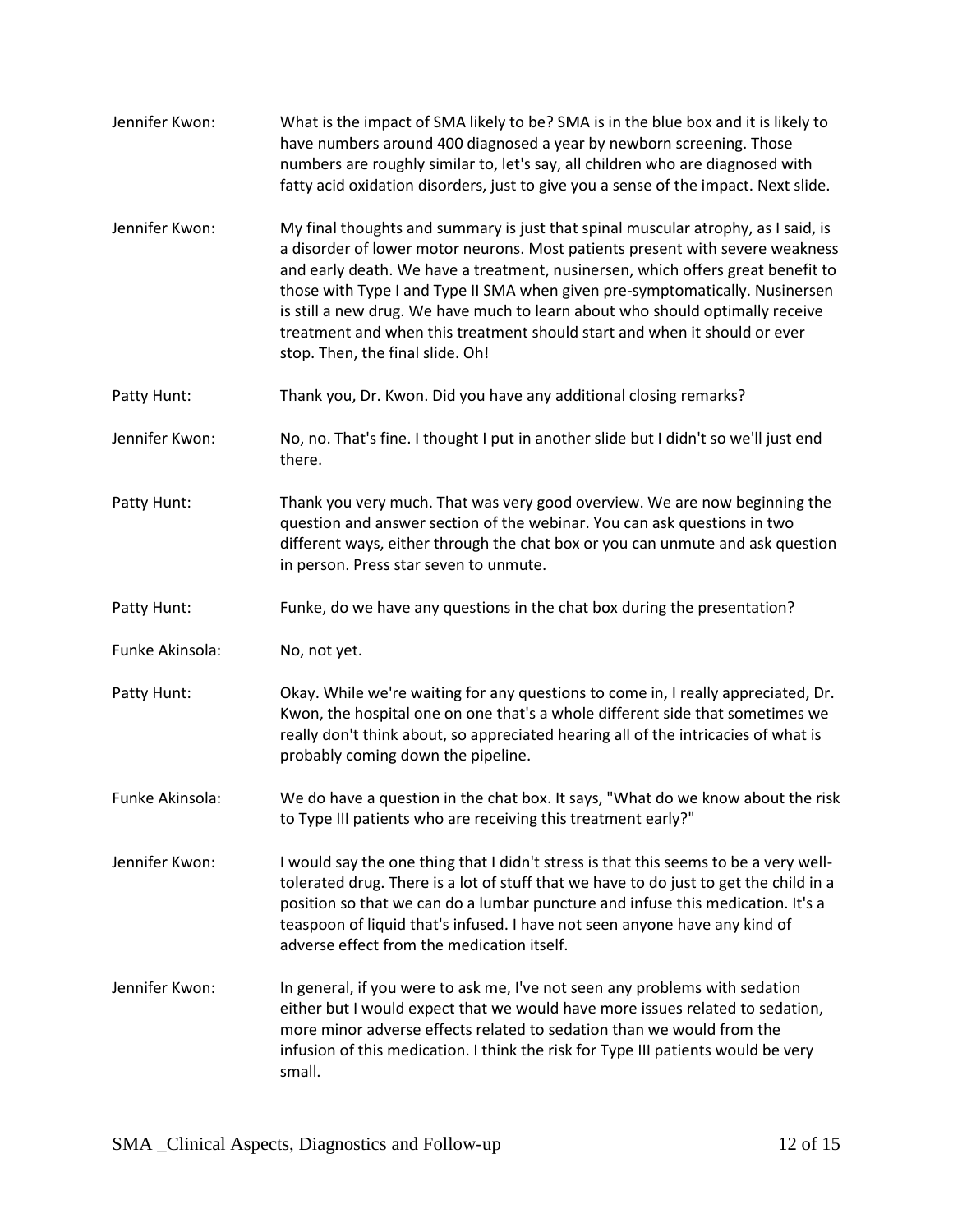| Funke Akinsola: | Great. Thank you. The next question says, "With the high prevalence of carriers<br>for this disorder, detecting carriers may be overwhelming for newborn<br>screening programs. How is it for newborn screening programs to detect<br>carriers?"                                                                                                                                                                                                                                                                                                                                                                              |
|-----------------|-------------------------------------------------------------------------------------------------------------------------------------------------------------------------------------------------------------------------------------------------------------------------------------------------------------------------------------------------------------------------------------------------------------------------------------------------------------------------------------------------------------------------------------------------------------------------------------------------------------------------------|
| Jennifer Kwon:  | I'm probably not the best person to address that. I think that the next session<br>will be more on the nuts and bolts of now newborn screening for this disorder<br>should work.                                                                                                                                                                                                                                                                                                                                                                                                                                              |
| Jennifer Kwon:  | My understanding is that many states are looking at screening options in which<br>they don't detect carriers for all the reasons that I'm sure you're thinking of.<br>Their preference would be just directly detect those who have [homocidis<br>00:53:28] deletions and then just refer those infants on for confirmatory testing.                                                                                                                                                                                                                                                                                          |
| Funke Akinsola: | Thank you. We have a couple more questions in the chat box. The next one says,<br>"How do you expect the cost of treatment to change over time?"                                                                                                                                                                                                                                                                                                                                                                                                                                                                              |
| Jennifer Kwon:  | The cynic in me does not expect the cost to change over time. I guess I think<br>that Biogen is gambling that this is going to be such a sought-after treatment<br>that people will pay and they will ask their insurers to pay. So far, that does<br>seem to be the case.                                                                                                                                                                                                                                                                                                                                                    |
| Funke Akinsola: | Thank you. Next question says, "By the time symptoms present in otherwise<br>asymptomatic cases of SMA, has irreversible damage occurred?"                                                                                                                                                                                                                                                                                                                                                                                                                                                                                    |
| Jennifer Kwon:  | That's an excellent question. I would say that some irreversible damage may<br>have occurred. If you think about the lower motor neuron, when it starts not<br>working and weakness sets in, there may be a period of time in which that lower<br>motor neuron can be salvaged but, for example, the child that you saw who had<br>the tracheostomy in place and look like they are essentially quadriplegic. That<br>child probably has very few viable lower motor neurons in place. The lower<br>motor neurons that were working are probably never going to work, no matter<br>how much they're infused with SMN protein. |
| Jennifer Kwon:  | The rationale for providing this drug, even to patients who seem almost end<br>stage is that if it looks like they have any motor neurons working at all, this drug<br>is likely to maintain those motor neurons but to get back to your question, the<br>onset of weakness does imply that lower motor neurons are in great distress<br>and may be dying or have died.                                                                                                                                                                                                                                                       |
| Funke Akinsola: | Thank you. The next question says, "Do the cost of the treatment reported<br>include just the cost of medication or are those reported costs inclusive of the<br>hospitalization and procedure?"                                                                                                                                                                                                                                                                                                                                                                                                                              |
| Jennifer Kwon:  | That's another excellent question. The cost that you hear about of the drug are<br>just the cost of the drug. The insurers that are being asked to pay for this drug                                                                                                                                                                                                                                                                                                                                                                                                                                                          |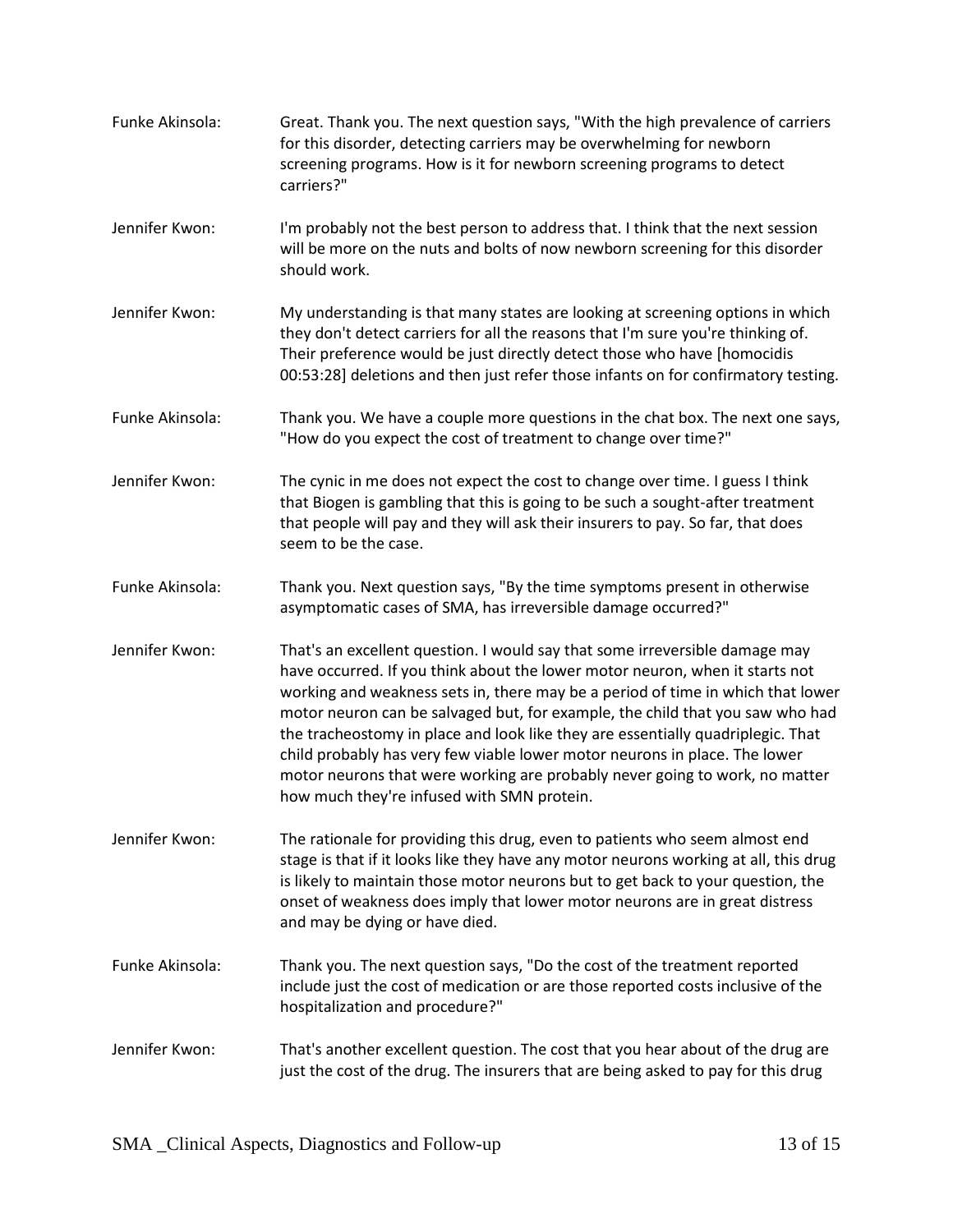|                 | are also being asked to pay large sums for the sedation suite, involvement of<br>radiology, people like me who do the infusions, that those are all separate costs.                                                                                                                                                                                                                                                   |
|-----------------|-----------------------------------------------------------------------------------------------------------------------------------------------------------------------------------------------------------------------------------------------------------------------------------------------------------------------------------------------------------------------------------------------------------------------|
| Funke Akinsola: | Thank you. The next question says, "What are the other benefits of early<br>identification of SMA besides being able to infuse this medicine in the pre-<br>symptomatic phase?"                                                                                                                                                                                                                                       |
| Jennifer Kwon:  | I think that it can be valuable for families to know early of the diagnosis because<br>there are other interventions, other pulmonary interventions, therapy-related<br>interventions that may help slow what we think of as the natural progression<br>over time but I would say that, to me, it's the fact that there was a treatment<br>that really drives us to wanting to identify this disorder in newborns.    |
| Jennifer Kwon:  | I will say, when I say, "Us," I am not a neuromuscular specialist. I am not<br>somebody, as fond as I am of my patients with SMA, they're not a cohort of<br>patients that I've devoted my life and career to. I think people who have<br>probably see many more advantages to having early diagnosis but to me, I think<br>it's really the treatment that drive the rationale for newborn screening.                 |
| Funke Akinsola: | Thank you. We just have a couple more questions in the chat box so we'll be<br>rounding up shortly. The next one says, "Is anything known about the long-term<br>effectiveness of the drug? Is it still as effective after several years of treatment?"                                                                                                                                                               |
| Jennifer Kwon:  | Nothing is known about the long-term effectiveness of the drug. We only<br>started these clinical trials a few years ago. We haven't even been able to see<br>how these children are doing past the age of three.                                                                                                                                                                                                     |
| Funke Akinsola: | Okay. Next question says, "Do you know where gene therapy trials are at and<br>the likelihood of gene therapy replacing these infusions?"                                                                                                                                                                                                                                                                             |
| Jennifer Kwon:  | That's a very good question. I don't know the answer to that but it is certainly<br>much discussed and everyone feels that it's been our future but it's in an<br>immediate and almost graspable future. I've not heard anything like gene<br>therapy will be available in a year or two years but the results are so very<br>promising. I think people are hopeful that it will be present in the next few<br>years. |
| Jennifer Kwon:  | That gets back to the question about will the cost of Spinraza ever go down. I<br>think that's really probably the biggest motivator for Biogen to keep the cost<br>where is it because gene therapy is likely to make Spinraza obsolete.                                                                                                                                                                             |
| Funke Akinsola: | Thank you. The next question says, "What are they typical annual costs of an<br>untreated SMA PACE patient, for example Type II?                                                                                                                                                                                                                                                                                      |
| Jennifer Kwon:  | That's an excellent question that I don't know the answer to that.                                                                                                                                                                                                                                                                                                                                                    |